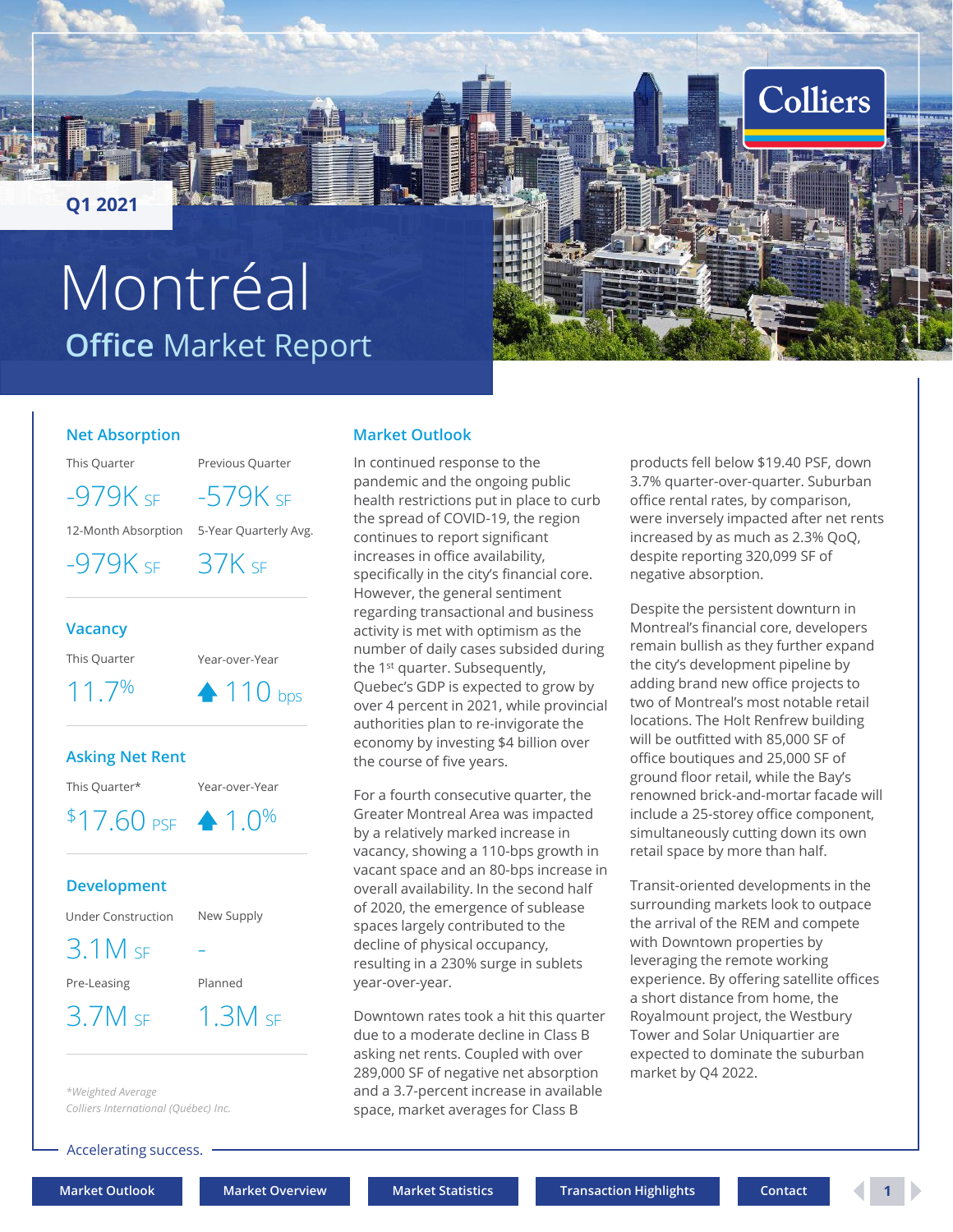## <span id="page-1-0"></span>Market Overview

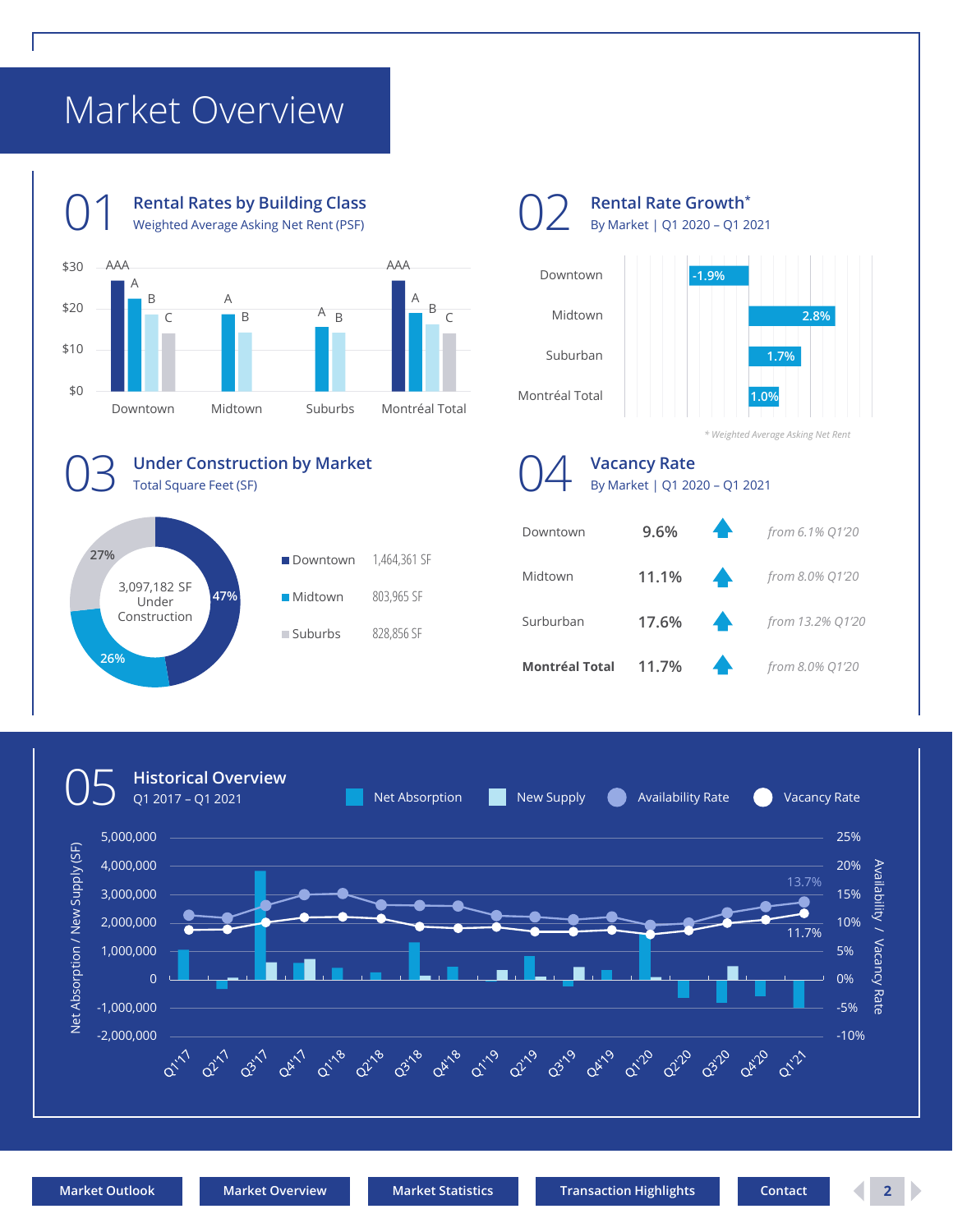## <span id="page-2-0"></span>Market Statistics

|                 |               |             | # of<br><b>Class Bldgs</b> | <b>Total</b><br>Inventory | <b>Total</b><br>Vacant<br><b>Space</b> | Rate  | <b>Direct</b><br><b>Vacancy Available</b><br><b>Space</b> | <b>Sublease</b><br><b>Available</b><br>Space | <b>Total</b><br><b>Available</b><br><b>Space</b> | <b>Availability</b><br>Rate | <b>Net</b><br><b>Absorption</b> | <b>New</b><br><b>Supply</b> | <b>Under</b><br><b>Construction</b> | Wgt. Avg.<br><b>Asking</b> | Wgt. Avg.<br><b>Asking</b><br><b>Net Rent Gross Rent</b> |
|-----------------|---------------|-------------|----------------------------|---------------------------|----------------------------------------|-------|-----------------------------------------------------------|----------------------------------------------|--------------------------------------------------|-----------------------------|---------------------------------|-----------------------------|-------------------------------------|----------------------------|----------------------------------------------------------|
|                 |               |             |                            | (SF)                      | (SF)                                   |       | (SF)                                                      | (SF)                                         | (SF)                                             |                             | (SF)                            | (SF)                        | (SF)                                | (PSF)                      | (PSF)                                                    |
|                 |               | AAA         | 5                          | 4,684,448                 | 376,407                                | 8.0%  | 277,330                                                   | 99,077                                       | 396,874                                          | 8.5%                        | $-32,392$                       | $\mathbf 0$                 | $\mathbf 0$                         | \$26.93                    | \$54.79                                                  |
|                 |               | Α           | 41                         | 17,487,145 1,545,105      |                                        | 8.8%  | 1,328,490                                                 | 216,615                                      | 1,972,497                                        | 11.3%                       | 1,381                           | $\mathbf 0$                 | 0                                   | \$22.53                    | \$45.41                                                  |
|                 | Core          | B           | 68                         | 13,447,512 1,836,527      |                                        | 13.7% | 1,579,080                                                 | 257,447                                      | 2,190,704                                        | 16.3%                       | $-216,146$                      | 0                           | 0                                   | \$19.01                    | \$37.49                                                  |
|                 |               | C           | 30                         | 2,801,209                 | 450,590                                | 16.1% | 360,154                                                   | 90,436                                       | 505,915                                          | 18.1%                       | $-61,339$                       | $\mathbf 0$                 | 0                                   | \$12.80                    | \$28.57                                                  |
|                 |               | All         | 144                        | 38,420,314 4,208,629      |                                        | 11.0% | 3,545,054                                                 | 663,575                                      | 5,065,990                                        | 13.2%                       | $-308,496$                      | $\mathbf 0$                 | $\mathbf 0$                         | \$20.39                    | \$41.03                                                  |
|                 |               | Α           | 5                          | 2,682,322                 | 0                                      | 0.0%  | 0                                                         | 0                                            | $\mathsf{O}\xspace$                              | 0.0%                        | 0                               | $\mathbf 0$                 | 0                                   | \$0.00                     | \$0.00                                                   |
|                 | East          | B           | 16                         | 2,711,837                 | 112,804                                | 4.2%  | 107,317                                                   | 5,487                                        | 197,185                                          | 7.3%                        | $-36,368$                       | 0                           | 0                                   | \$18.34                    | \$31.54                                                  |
|                 |               | C           | 10                         | 755,679                   | 88,787                                 | 11.7% | 88,787                                                    | $\mathbf 0$                                  | 95,337                                           | 12.6%                       | $-41,348$                       | $\mathbf 0$                 | 0                                   | \$19.80                    | \$33.13                                                  |
|                 |               | All         | 31                         | 6,149,838                 | 201,591                                | 3.3%  | 196,104                                                   | 5,487                                        | 292,522                                          | 4.8%                        | $-77,716$                       | $\mathbf 0$                 | $\mathbf 0$                         | \$18.83                    | \$32.07                                                  |
|                 |               | Α           | 5                          | 1,035,324                 | 94,982                                 | 9.2%  | 58,775                                                    | 36,207                                       | 99,807                                           | 9.6%                        | 30,213                          | $\mathbf 0$                 | 0                                   | \$20.07                    | \$37.93                                                  |
| <b>Downtown</b> | West          | B           | 14                         | 1,280,649                 | 46,554                                 | 3.6%  | 46,554                                                    | $\mathbf 0$                                  | 54,381                                           | 4.2%                        | 316                             | $\mathbf 0$                 | $\mathsf{O}\xspace$                 | \$16.32                    | \$31.70                                                  |
|                 |               | $\mathsf C$ | 7                          | 475,317                   | 54,131                                 | 11.4% | 54,131                                                    | 0                                            | 54,995                                           | 11.6%                       | $-9,765$                        | $\mathbf 0$                 | $\mathsf{O}\xspace$                 | \$15.50                    | \$28.40                                                  |
|                 |               | All         | 26                         | 2,791,290                 | 195,667                                | 7.0%  | 159,460                                                   | 36,207                                       | 209,183                                          | 7.5%                        | 20,764                          | $\mathbf 0$                 | $\mathbf 0$                         | \$17.44                    | \$32.94                                                  |
|                 |               | Α           | 10                         | 1,985,859                 | 178,745                                | 9.0%  | 96,721                                                    | 82,024                                       | 417,213                                          | 21.0%                       | $-14,643$                       | 0                           | 1,320,000                           | \$22.86                    | \$39.05                                                  |
|                 |               | B           | 41                         | 3,650,168                 | 282,152                                | 7.7%  | 256,580                                                   | 25,572                                       | 344,768                                          | 9.4%                        | $-37,069$                       | 0                           | 144,361                             | \$17.35                    | \$33.43                                                  |
|                 | Old Montréal  | C           | 33                         | 1,655,822                 | 182,838                                | 11.0% | 155,033                                                   | 27,805                                       | 208,633                                          | 12.6%                       | $-22,005$                       | 0                           | 0                                   | \$13.53                    | \$28.02                                                  |
|                 |               | All         | 84                         | 7,291,849                 | 643,735                                | 9.6%  | 508,334                                                   | 135,401                                      | 970,614                                          | 13.3%                       | $-73,717$                       | $\mathbf 0$                 | 1,464,361                           | \$9.56                     | \$18.84                                                  |
|                 |               | <b>AAA</b>  | 5                          | 4,684,448                 | 376,407                                | 8.0%  | 277,330                                                   | 99,077                                       | 396,874                                          | 8.5%                        | $-32,392$                       | $\mathbf 0$                 | 0                                   | \$26.93                    | \$54.79                                                  |
|                 |               | Α           | 61                         | 23,190,650                | 1,818,832                              | 7.8%  | 1,483,986                                                 | 334,846                                      | 2,489,517                                        | 10.7%                       | 16,951                          | 0                           | 1,320,000                           | \$22.51                    | \$44.19                                                  |
|                 | Total         | B           | 139                        | 21,090,166 2,278,037      |                                        | 10.8% | 1,989,531                                                 | 288,506                                      | 2,787,038                                        | 13.2%                       | $-289,267$                      | 0                           | 144,361                             | \$18.68                    | \$36.38                                                  |
|                 |               | $\mathsf C$ | 80                         | 5,688,027                 | 776,346                                | 13.6% | 658,105                                                   | 118,241                                      | 864,880                                          | 15.2%                       | -134,457                        | $\mathbf 0$                 | $\mathsf{O}\xspace$                 | \$14.10                    | \$29.02                                                  |
|                 |               | All         | 285                        | 54,653,291 5,249,622      |                                        | 9.6%  | 4,408,952                                                 | 840,670                                      | 6,538,309                                        | 12.0%                       | $-439,165$                      | $\mathbf{0}$                | 1,464,361                           | \$19.97                    | \$39.36                                                  |
|                 |               | Α           | 39                         | 5,884,290                 | 607,045                                | 10.3% | 403,149                                                   | 203,896                                      | 611,728                                          | 10.4%                       | -65,627                         | 0                           | 165,000                             | \$19.22                    | \$33.45                                                  |
|                 | Centre West   | B           | 84                         | 7,853,312                 | 1,268,695                              | 16.2% | 1,162,268                                                 | 106,427                                      | 1,478,790                                        | 18.8%                       | $-122,064$                      | 0                           | 148,000                             | \$14.55                    | \$26.31                                                  |
|                 |               | All         | 123                        | 13,737,602 1,875,740      |                                        | 13.7% | 1,565,417                                                 | 310,323                                      | 2,090,518                                        | 15.2%                       | $-187,691$                      | $\mathbf 0$                 | 313,000                             | \$15.67                    | \$28.01                                                  |
|                 | East          | Α           | 17                         | 2,631,323                 | 157,631                                | 6.0%  | 62,147                                                    | 95,484                                       | 228,303                                          | 8.7%                        | $-8,291$                        | 0                           | 198,707                             | \$17.14                    | \$27.97                                                  |
| dtown           | Centre        | B           | 52                         | 5,104,297                 | 346,257                                | 6.8%  | 237,545                                                   | 108,712                                      | 384,157                                          | 7.5%                        | $-23,946$                       | $\mathbf 0$                 | 292,258                             | \$13.18                    | \$22.78                                                  |
| Ξ               |               | All         | 69                         | 7,735,620                 | 503,888                                | 6.5%  | 299,692                                                   | 204,196                                      | 612,460                                          | 7.9%                        | $-32,237$                       | $\mathbf 0$                 | 490,965                             | \$14.48                    | \$24.49                                                  |
|                 |               | Α           | 56                         | 8,515,613                 | 764,676                                | 9.0%  | 465,296                                                   | 299,380                                      | 840,031                                          | 9.9%                        | $-73,918$                       | 0                           | 363,707                             | \$18.71                    | \$32.11                                                  |
|                 | <b>Total</b>  | B           | 136                        | 12,957,609 1,614,952      |                                        | 12.5% | 1,399,813                                                 | 215,139                                      | 1,862,947                                        | 14.4%                       | $-146,010$                      | 0                           | 440,258                             | \$14.32                    | \$25.70                                                  |
|                 |               | All         | 192                        | 21,473,222 2,379,628      |                                        | 11.1% | 1,865,109                                                 | 514,519                                      | 2,702,978                                        | 12.6%                       | $-219,928$                      | $\mathbf{0}$                | 803,965                             | \$15.44                    | \$27.34                                                  |
|                 |               | Α           | 48                         | 4,141,784                 | 907,447                                | 21.9% | 658,194                                                   | 249,253                                      | 948,321                                          | 22.9%                       | $-40,787$                       | 0                           | 35,961                              | \$17.35                    | \$30.87                                                  |
|                 | Saint-Laurent | B           | 22                         | 2,044,850                 | 525,549                                | 25.7% | 444,570                                                   | 80,979                                       | 551,240                                          | 27.0%                       | $-1,774$                        | 0                           | $\mathsf{O}\xspace$                 | \$15.16                    | \$25.71                                                  |
|                 |               | <b>All</b>  | 70                         | 6,186,634                 | 1,432,996                              | 23.2% | 1,102,764                                                 | 330,232                                      | 1,499,561                                        | 24.2%                       | $-42,561$                       | $\mathbf 0$                 | 35,961                              | \$16.47                    | \$28.78                                                  |
| Suburban        |               | Α           | 22                         | 2,165,505                 | 646,655                                | 29.9% | 633,177                                                   | 13,478                                       | 654,505                                          | 30.2%                       | 8,319                           | 0                           | 104,313                             | \$12.95                    | \$28.22                                                  |
|                 | West Island   | B           | 32                         | 2,252,106                 | 259,743                                | 11.5% | 142,976                                                   | 116,767                                      | 272,870                                          | 12.1%                       | $-5,851$                        | 0                           | $\mathsf{O}\xspace$                 | \$10.77                    | \$21.57                                                  |
|                 |               | <b>All</b>  | 54                         | 4,417,611                 | 906,398                                | 20.5% | 776,153                                                   | 130,245                                      | 927,375                                          | 21.0%                       | 2,468                           | $\mathbf 0$                 | 104,313                             | \$12.52                    | \$26.92                                                  |

*Suburban continued on next page*

 $\bullet$  o

**[Market Outlook](#page-0-0) [Market Overview](#page-1-0) [Market Statistics](#page-2-0) [Transaction Highlights](#page-4-0) [Contact](#page-5-0) 3** 2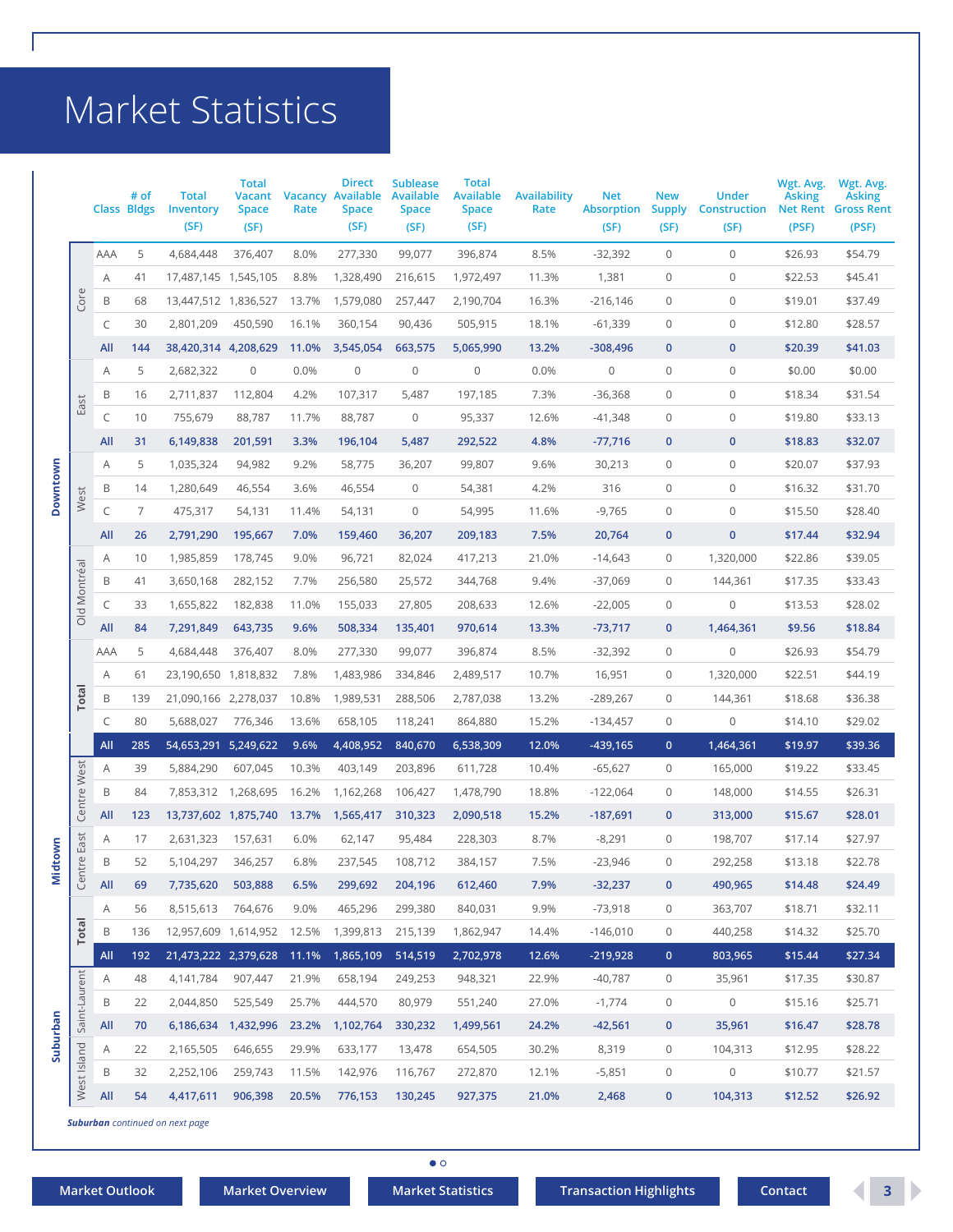## Market Statistics

|                          |             |     | # of<br><b>Class Bldgs</b> | <b>Total</b><br>Inventory<br>(SF) | <b>Total VacantVacanc Available</b><br><b>Space</b><br>(SF) | y Rate | <b>Direct</b><br><b>Space</b><br>(SF) | <b>Sublease</b><br><b>Available</b><br><b>Space</b><br>(SF) | <b>Total</b><br><b>Available</b><br><b>Space</b><br>(SF) | <b>Availability</b><br>Rate | <b>Net</b><br><b>Absorption</b><br>(SF) | <b>New</b><br><b>Supply</b><br>(SF) | <b>Under</b><br><b>Construction</b><br>(SF) | Wgt. Avg.<br><b>Asking</b><br><b>Net Rent</b><br>(SF) | Wgt. Avg.<br><b>Asking</b><br><b>Gross</b><br>Rent<br>(SF) |
|--------------------------|-------------|-----|----------------------------|-----------------------------------|-------------------------------------------------------------|--------|---------------------------------------|-------------------------------------------------------------|----------------------------------------------------------|-----------------------------|-----------------------------------------|-------------------------------------|---------------------------------------------|-------------------------------------------------------|------------------------------------------------------------|
|                          |             | Α   | 6                          | 769,878                           | 130,769                                                     | 17.0%  | 110,802                               | 19,967                                                      | 130,769                                                  | 17.0%                       | $-18,999$                               | $\Omega$                            | $\mathbf{0}$                                | \$13.89                                               | \$30.31                                                    |
| page)                    | East Island | B   | 9                          | 342,719                           | 105,808                                                     | 30.9%  | 105,808                               | $\mathbf 0$                                                 | 145,738                                                  | 42.5%                       | $\Omega$                                | $\Omega$                            | $\mathbf{0}$                                | \$14.81                                               | \$25.79                                                    |
|                          |             | All | 15                         | 1,112,597                         | 236,577                                                     | 21.3%  | 216,610                               | 19,967                                                      | 276,507                                                  | 24.9%                       | $-18,999$                               | $\mathbf{0}$                        | $\mathbf 0$                                 | \$14.41                                               | \$27.74                                                    |
| (continued from previous |             | A   | 34                         | 2,763,157                         | 253,787                                                     | 9.2%   | 221,711                               | 32,076                                                      | 321,922                                                  | 11.7%                       | $-26,216$                               | $\mathbf{0}$                        | 239,800                                     | \$13.69                                               | \$30.09                                                    |
|                          | laval       | B   | 27                         | 1,931,229                         | 382,681                                                     | 19.8%  | 343,066                               | 39,615                                                      | 426,302                                                  | 22.1%                       | $-137,412$                              | $\mathbf{0}$                        | $\mathbf{0}$                                | \$15.11                                               | \$28.25                                                    |
|                          |             | All | 61                         | 4,694,386                         | 636,468                                                     | 13.6%  | 564,777                               | 71,691                                                      | 748,224                                                  | 15.9%                       | $-163,628$                              | $\mathbf{0}$                        | 239,800                                     | \$14.50                                               | \$29.04                                                    |
|                          |             | Α   | 33                         | 3,155,893                         | 384,809                                                     | 12.2%  | 339,698                               | 45,111                                                      | 423,267                                                  | 13.4%                       | $-70,850$                               | $\mathbf{0}$                        | 448,782                                     | \$18.92                                               | \$30.88                                                    |
|                          | South Shor  | B   | 45                         | 1,986,023                         | 195,916                                                     | 9.9%   | 194,102                               | 1,814                                                       | 206,071                                                  | 10.4%                       | $-26,529$                               | $\mathbf{0}$                        | $\mathbf{0}$                                | \$12.61                                               | \$24.35                                                    |
|                          |             | All | 78                         | 5,141,916                         | 580,725                                                     | 11.3%  | 533,800                               | 46,925                                                      | 629,338                                                  | 12.2%                       | $-97,379$                               | $\mathbf{0}$                        | 448,782                                     | \$16.71                                               | \$28.59                                                    |
| Suburban                 |             | A   | 143                        | 12,996,217                        | 2,323,467                                                   | 17.9%  | 1,963,582                             | 359,885                                                     | 2,478,784                                                | 19.1%                       | $-148,533$                              | $\mathbf{0}$                        | 828,856                                     | \$15.61                                               | \$29.93                                                    |
|                          | Total       | B   | 135                        | 8,556,927                         | 1,469,697                                                   |        | 17.2% 1,230,522                       | 239,175                                                     | 1,602,221                                                | 18.7%                       | $-171,566$                              | $\mathbf{0}$                        | $\mathsf{O}\xspace$                         | \$14.22                                               | \$25.76                                                    |
|                          |             | All | 278                        | 21,553,144                        | 3,793,164                                                   |        | 17.6% 3,194,104                       | 599,060                                                     | 4,081,005                                                | 18.9%                       | $-320,099$                              | $\mathbf{0}$                        | 828,856                                     | \$15.07                                               | \$28.30                                                    |
|                          |             |     |                            |                                   |                                                             |        |                                       |                                                             |                                                          |                             |                                         |                                     |                                             |                                                       |                                                            |
|                          |             | AAA | 5                          | 4,684,448                         | 376.407                                                     | 8.0%   | 277,330                               | 99,077                                                      | 396,874                                                  | 8.5%                        | $-32,392$                               | $\mathbf{0}$                        | $\mathbf{0}$                                | \$26.93                                               | \$54.79                                                    |
|                          |             | A   | 260                        | 44,702,480                        | 4,906,975                                                   |        | 11.0% 3,912,864                       | 994,111                                                     | 5,808,332                                                | 13.0%                       | $-205,500$                              | $\mathbf{0}$                        | 2,512,563                                   | \$19.04                                               | \$36.54                                                    |
|                          | Tota        | B   | 410                        | 42,604,702                        | 5,362,686                                                   |        | 12.6% 4,619,866                       | 742,820                                                     | 6,252,206                                                | 14.7%                       | $-606,843$                              | $\mathbf{0}$                        | 584,619                                     | \$16.29                                               | \$30.59                                                    |
| <b>Montréal Total</b>    |             | C   | 80                         | 5,688,027                         | 776,346                                                     | 13.6%  | 658,105                               | 118,241                                                     | 864,880                                                  | 15.2%                       | $-134,457$                              | $\mathbf{0}$                        | $\mathbf{0}$                                | \$14.10                                               | \$29.02                                                    |
|                          |             | All | 755                        | 97,679,657                        | 11,422,414 11.7% 9,468,165                                  |        |                                       | 1,954,249                                                   | 13,322,292                                               | 13.6%                       | $-979,192$                              | $\mathbf{0}$                        | 3,097,182                                   | \$17.60                                               | \$33.67                                                    |

**Leased** 1 Place Ville Marie New Lease 63,511 SF $\circ \bullet$ 

D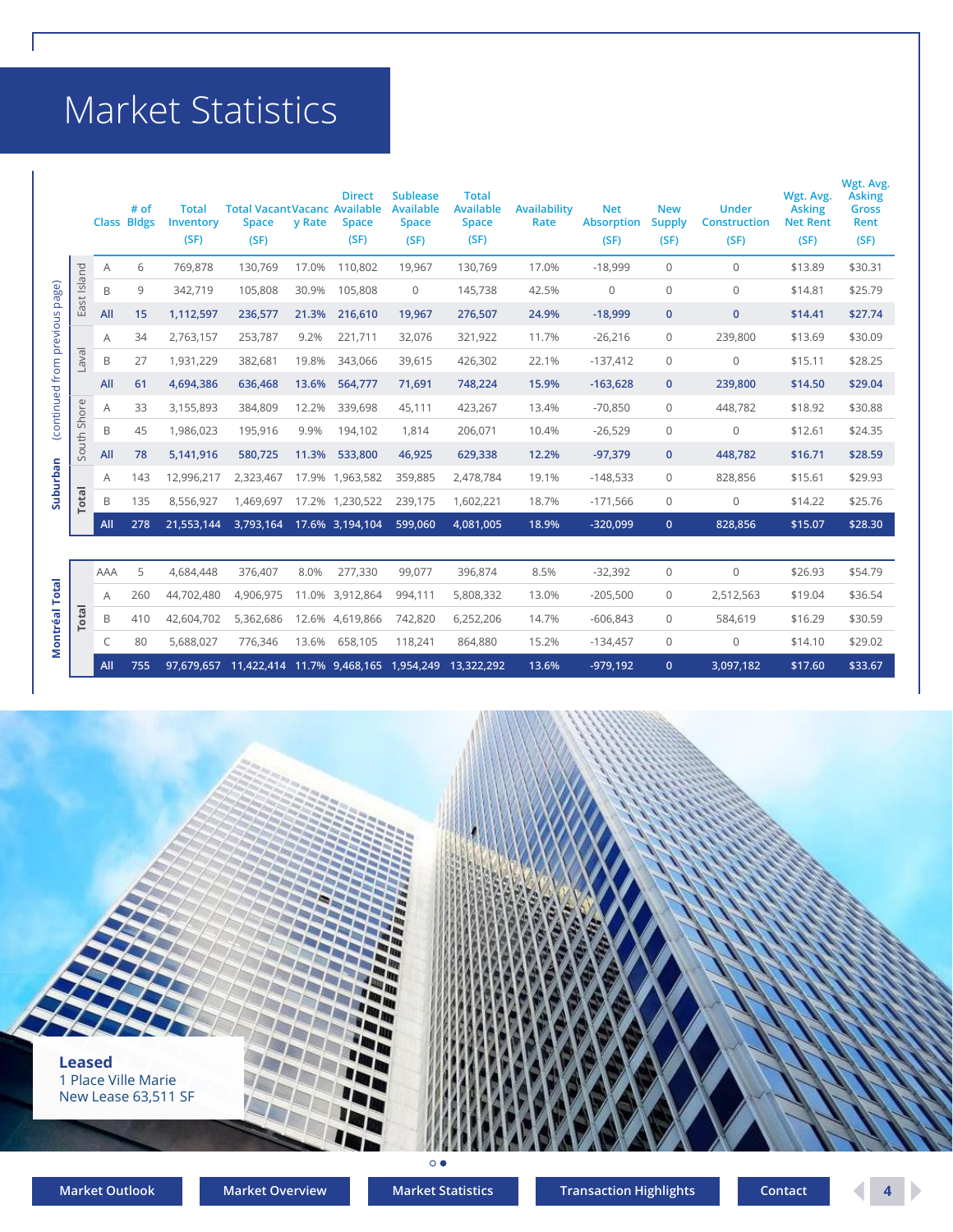## <span id="page-4-0"></span>Transaction Highlights

### **Notable Lease Transactions**

| Tenant                         | <b>Building Name / Address</b> | <b>Market</b> | <b>Lease Type</b> | Size (SF) |
|--------------------------------|--------------------------------|---------------|-------------------|-----------|
| Desjardins Property Management | 1 Place Ville Marie            | Downtown Core | Renewal           | 63,511    |
| Maya HTT                       | 1100 Atwater                   | Downtown West | New Lease         | 31,329    |
| Capsana Inc.                   | 6833 de l'Epée                 | Centre West   | New Lease         | 19,883    |
| La Maison Simons Inc.          | Tisserie 6750                  | Centre West   | Renewal           | 14,157    |
| <b>PWC Management Services</b> | 4255 Lapinière                 | South Shore   | Extension         | 9,563     |
| Dentons Canada LLP             | 1 Place Ville Marie            | Downtown Core | New Lease         | 9,513     |
| Babytel Inc.                   | 1425 René-Lévesque W.          | Downtown Core | Renewal           | 9,200     |
| Egon Zehnder International     | 1 Place Ville Marie            | Downtown Core | New Lease         | 6,803     |

### **Notable Sales Transactions**

| <b>Building Name / Address</b> | <b>Market</b> | Size (SF) | <b>Sale Price</b> | <b>Purchaser</b>           | <b>Purchaser Profile</b> |
|--------------------------------|---------------|-----------|-------------------|----------------------------|--------------------------|
| 1300 Sherbrooke W.             | Downtown West | 120,000   | \$25,000,000      | Quint Group                | Private Investor         |
| 300 Marcel-Laurin              | Saint-Laurent | 50.253    | \$7,350,000       | Liveo Marcel-Laurin S.E.C. | Private Investor         |
| 1405 Henri-Bourassa W.         | Centre West   | 28,800    | \$3,415,000       | 9420-2207 Québec Inc.      | Private Investor         |
| 3669-3681 des Sources          | West Island   | 25,600    | \$3,000,000       | 12636476 Canada Inc.       | Private Investor         |
| 10330 Côte-de-Liesse           | West Island   | 26.281    | \$2,900,000       | 12473593 Canada Inc.       | Private Investor         |

### **Notable Developments**

| <b>Building Name / Address</b> | <b>Class</b> | <b>Market</b>      | <b>Building Status</b>    | Size (SF) | <b>Est. Completion</b> | <b>Owner / Developer</b> |
|--------------------------------|--------------|--------------------|---------------------------|-----------|------------------------|--------------------------|
| Fabrik <sub>8</sub>            | B.           | Centre East        | <b>Under Construction</b> | 118,259   | Q2 2021                | Pomerleau                |
| 2400 de Sources                | A            | West Island        | <b>Under Construction</b> | 104.313   | O2 2021                | <b>Broccolini</b>        |
| <b>B3-SOLAR Uniquartier</b>    | A            | South Shore        | Under Construction        | 230,599   | 01 2022                | Devimco Inc.             |
| <b>Westbury Tower</b>          | A            | <b>Centre West</b> | <b>Under Construction</b> | 165,000   | Q1 2022                | Devmont                  |
| Victoria on the Parc           | A            | Old Montréal       | Under Construction        | 320,000   | O <sub>2</sub> 2022    | <b>Broccolini</b>        |
| <b>Espace Montmorency</b>      | A            | Laval              | <b>Under Construction</b> | 350,000   | Q3 2022                | <b>Montoni Group</b>     |
| Royalmount                     | A            | <b>Centre West</b> | Pre-Leasing               | 265,000   | Q3 2022                | Carbonleo                |
| <b>National Bank</b>           | AAA          | Old Montréal       | <b>Under Construction</b> | 1,000,000 | O4 2022                | Broccolini/Pomerleau     |